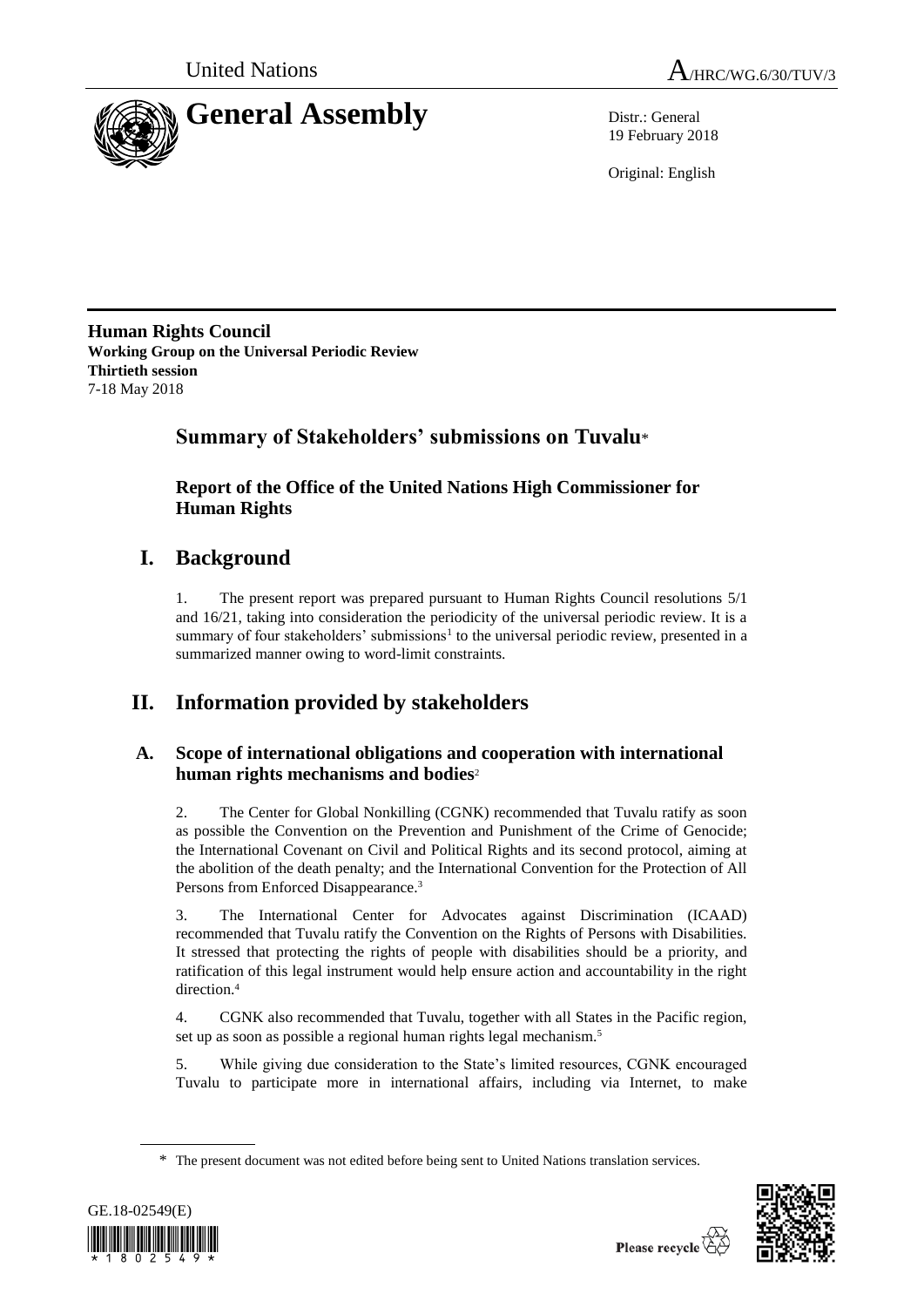recommendations to other States in the framework of the universal periodic review, and to update on the ratification processes of peace-related treaties.<sup>6</sup>

### **B. National human rights framework**<sup>7</sup>

6. ICAAD stated that the Tuvalu Human Rights Action Plan 2016-2020 was a very comprehensive and ambitious plan that covered many important issues related to violence against women and girls. The Plan reportedly included a positive move towards evaluating new legislation and reviewing the Penal Code, and expanded access to judicial services. Additionally, the National Strategy for Sustainable Development 2016-2020 (Te Kakeega III Plan) strived to expand seats for women in Parliament, as well as to include gender as a prohibited ground of discrimination in the Bill of Rights. ICAAD stressed the importance of evaluating progress towards the outlined goals. In the current Te Kakeega III Plan, gender should be considered in all categories as it intersected with all other issues, particularly economic development and environmental policy.<sup>8</sup>

## **C. Implementation of international human rights obligations, taking into account applicable international humanitarian law**

### **1. Cross-cutting issues**

#### *Equality and non-discrimination*<sup>9</sup>

7. ICAAD recommended that gender and disability be added as prohibited grounds of discrimination in the Bill of Rights.<sup>10</sup>

#### **2. Civil and political rights**

#### *Right to life, liberty and security of person*<sup>11</sup>

8. CGNK stated that the Constitution of Tuvalu guaranteed the right to life. However, it expressed concern that the exceptions to this right provided for in article 16(2) and article 30 of the Constitution were too broad. It stressed that the use of force by officials, including lethal, should be subject to an automatic and independent legal control. It strongly recommended that Tuvalu amend as soon as possible the Constitution to guarantee fully the right to life, and to remove all exceptions to this right. It encouraged Tuvalu to establish an automatic judiciary procedure to verify the legality, circumstances and sufficient preventions means provided for beforehand, in any situation where force was or might have been used by officials in the course of their duty.<sup>12</sup>

9. The Global Initiative to End All Corporal Punishment of Children (GIEACPC) reported that in Tuvalu, corporal punishment of children was lawful, despite recommendations to prohibit it made by the Committee on the Rights of the Child and the Committee on the Elimination of Discrimination against Women, and during the second cycle of Tuvalu's universal periodic review.<sup>13</sup> Corporal punishment was reportedly lawful at home, in early childhood care and in day care for older children (article 226 of the Penal Code 1965), and in schools (article 29 of the Education Act 1976). It was partially lawful in alternative care settings and in penal institutions (article 226 of the Penal Code 1965), and as a sentence for a crime (article 8(8) of the Island Courts Act 1965). GIEACPC stressed that achieving prohibition required legislation to be enacted with a view to prohibiting explicitly corporal punishment of children in all settings.<sup>14</sup>

10. GIEACPC expressed the hope that Member States would raise the issue of corporal punishment of children during Tuvalu's third review and would make a specific recommendation that Tuvalu draft and enact legislation, as a matter of priority, to clearly prohibit all corporal punishment of children in every setting of their lives, and repeal any legal defences to its use.15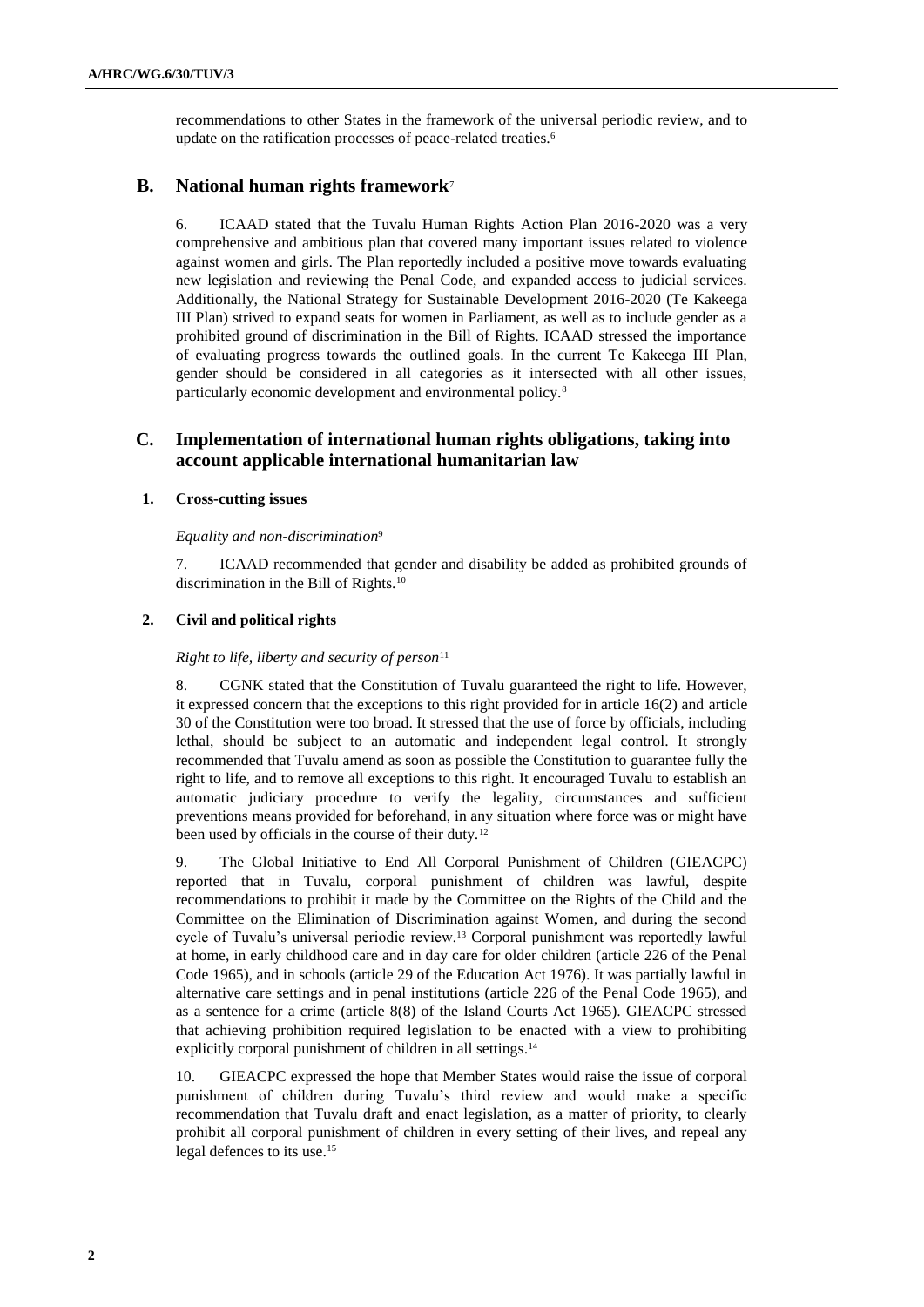#### *Administration of justice, including impunity, and the rule of law*<sup>16</sup>

11. ICAAD stated that in 2014, the Tuvaluan Government had unanimously passed the Family Violence and Protection Act, with the help of the Secretariat for the Pacific Community Regional Rights Resource Team. This legislation, when fully implemented, would be able to address many of the gaps with regard to domestic violence. However, ICAAD noted that there was a lot of work to be done to ensure that women had access to judicial services and that gender bias did not preclude fair sentencing.<sup>17</sup>

12. ICAAD stated that, with the help of several partner organizations, it had developed the TrackGBV program in the Pacific with a view to increasing transparency, consistency, and accountability in judicial systems. Tracking cases provided actionable data on genderbased violence, including judges' attitudes and sentencing practices. In a published study that looked at over 900 cases in seven Pacific Island countries, the preliminary randomized analysis found in Tuvalu only four cases - all sexual assault cases - that fit the criteria for comparison. The lack of data transferred from national courts to the largest and most comprehensive regional legal database limited transparency and accountability.<sup>18</sup>

13. ICAAD noted that in the few cases of gender-based violence that were adjudicated, reconciliation was often used as a mitigating factor. Reconciliation referred to both formal and informal cultural practices of apology and forgiveness. It played an important role in the close-knit communities of Tuvalu in promoting healthy communal relationships; however, these practices in the context of gender-based violence subsumed the survivor's rights and access to justice for the benefit of the wider community.<sup>19</sup> ICAAD mentioned a case of sexual assault against a minor in 2015 where a judge clearly stated that reconciliation functioned as a mitigating factor, which resulted in a full suspension of the perpetrator's sentence. ICAAD stressed that while reconciliation could be used to rebuild communal relationships, it was also used as means to prevent prosecution in the first place. ICAAD recommended that in all cases of domestic violence, reconciliation should not be used as a mitigating factor to reduce the sentence, nor used to reduce the charges, against the perpetrator.<sup>20</sup>

14. In addition, ICAAD referred to a court case that highlighted a gap in legislation wherein the judge suggested that the perpetrator pleaded not guilty to the charges of indecent assault because his crime of forced oral sex committed against a 4-year-old girl did not fall into a section of the Penal Code. An outdated provision was cited which supported the recommendation for the perpetrator to plead not guilty. ICAAD highlighted that the Penal Code did not address other forms of sexual assault, including forced oral sex, anal penetration, and the use of objects.<sup>21</sup>

#### *Fundamental freedoms and the right to participate in public and political life*<sup>22</sup>

15. Echoing the preamble of the Constitution, which provided that the guiding principles in government and in social affairs were agreement, courtesy and the search for consensus, CGNK encouraged Tuvalu to explore new ways to practice democracy and to reinforce participation of truthfully informed citizens, including for constitutional reforms and by giving official recognition to local consensus practices.<sup>23</sup>

#### **3. Economic, social and cultural rights**

#### *Right to health*

16. ADF International (ADFI) stated that Tuvalu should focus on helping women get through pregnancy and childbirth safely, and resources should focus on improving conditions where necessary and providing greater access to health-care for pregnant women, women undergoing childbirth and postpartum women. ADFI noted that precise data on the health-care system, rates of maternal mortality and morbidity, and unmet need for medical personnel in Tuvalu, was unavailable. It stressed that there was only one hospital in the entire country, the Princess Margaret Hospital, in the capital Funafuti. Tuvalu was made up of nine islands and they were all located relatively remotely from each other, making the hospital difficult to access for those not resident in the capital. Satellite clinics on the outer islands were generally staffed only with a nurse and a midwife.<sup>24</sup>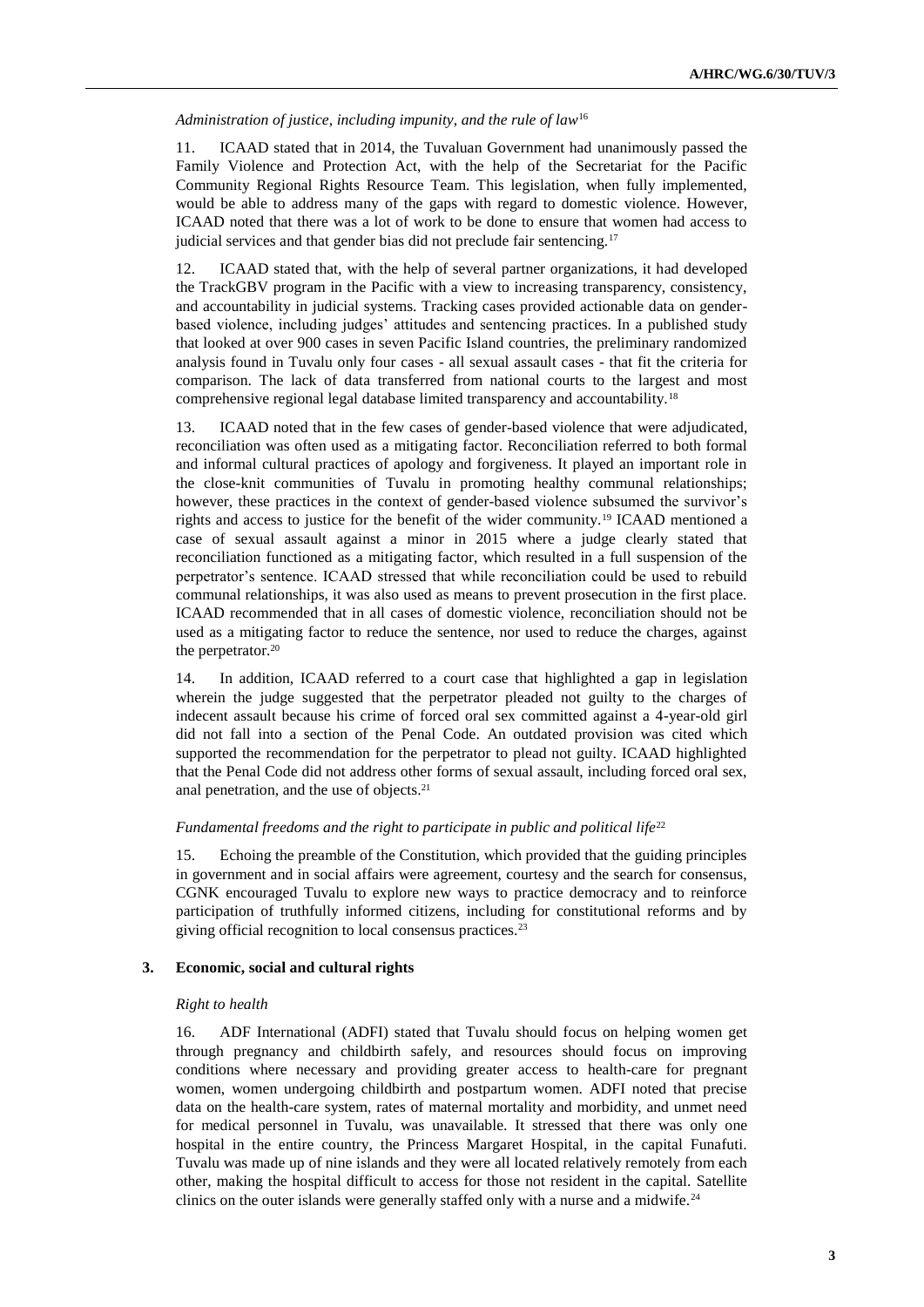17. ADFI recommended that Tuvalu improve health care infrastructure, access to emergency obstetric care, midwife training, and resources devoted to maternal health; and focus on safely getting mothers and babies through pregnancy and childbirth, with special attention paid to improving health-care access for women in poverty and those women living on the outer islands.<sup>25</sup>

#### **4. Rights of specific persons or groups**

*Women*<sup>26</sup>

18. ICAAD reported that gender stereotypes continued to reinforce discrimination against women in Tuvalu.<sup>27</sup>

19. ICAAD stated that equal access to land ownership remained an issue in Tuvalu. There was continued resistance to assessing land legislation. Although under current legislation, women and men had equal rights to *kaitasi* land, the titleholder was nearly always a man. In practice, the titleholder could transfer or mortgage the land without anyone else's consent. ICAAD added that land inheritance was patrilineal and hindered women's opportunities to be titleholders in the first place. ICAAD recommended that a holistic review of land legislation be undertaken, specifically the Native Lands Act and Tuvalu Lands Code, to ensure that no discrimination occurred in practice, and to revise legislation accordingly.<sup>28</sup>

20. ICAAD reported that Tuvalu had high rates of gender-based violence, and that cases of sexual assault were allegedly widely under-reported. It stated that societal attitudes still justified domestic violence in Tuvalu, which would continue to be a barrier to reporting cases and taking prosecution seriously.<sup>29</sup> Furthermore, according to ICAAD, sexual harassment was an area that had received little attention in Tuvalu.<sup>30</sup>

21. ICAAD stressed that: 1) marital rape should be criminalized; 2) existing legislation regarding rape and indecent assault should be replaced with sexual assault graded based on harm; and 3) instead of the complainant being required to prove the lack of consent, legislation should require proof of coercive measures not limited to force and violence.

22. ICAAD stressed the need for more information and tracking of complaints regarding violence against women. The most recent comprehensive prevalence survey on genderbased violence took place in 2007, and there was a dire need for another national prevalence survey to evaluate progress and help guide data-driven plans for eliminating gender-based violence. According to ICAAD, the Police Department should continue to collect data on complaints, prosecutions, and convictions on domestic and sexual violence cases disaggregated by sex, age, nationality, disability, and relationship between the victim and the perpetrator. Furthermore, coordination with health care facilities and women's rights organizations, who worked directly with survivors, was imperative to not only gather more comprehensive data, but also understand the pathway and potential barriers to accessing the courts.<sup>31</sup>

#### *Persons with disabilities*<sup>32</sup>

23. ICAAD reported that the authorities were in the process of drafting a National Disability Policy as a part of Te Kakeega III.

24. ICAAD noted that the intersection between gender and disability exacerbated the problem of gender-based violence around the world. International studies suggested that women with disabilities were twice as likely to be raped or abused as the general population of women. It added that although there was no data specific to Tuvalu, it was clear that disabilities could create structural barriers making these women and girls more vulnerable to gender-based violence. Societal norms and policies perpetuated attitudes about women with disabilities that made finding safety, legal resources, and justice difficult.<sup>33</sup>

25. ICAAD also noted that disabled women and girls faced even greater challenges in terms of credibility in the justice system. Since cases at the Magistrate and Island Courts level were allegedly not reported on as thoroughly as those at the High Court and Court of Appeal level, it was reportedly difficult to track these dynamics in Tuvalu.<sup>34</sup>